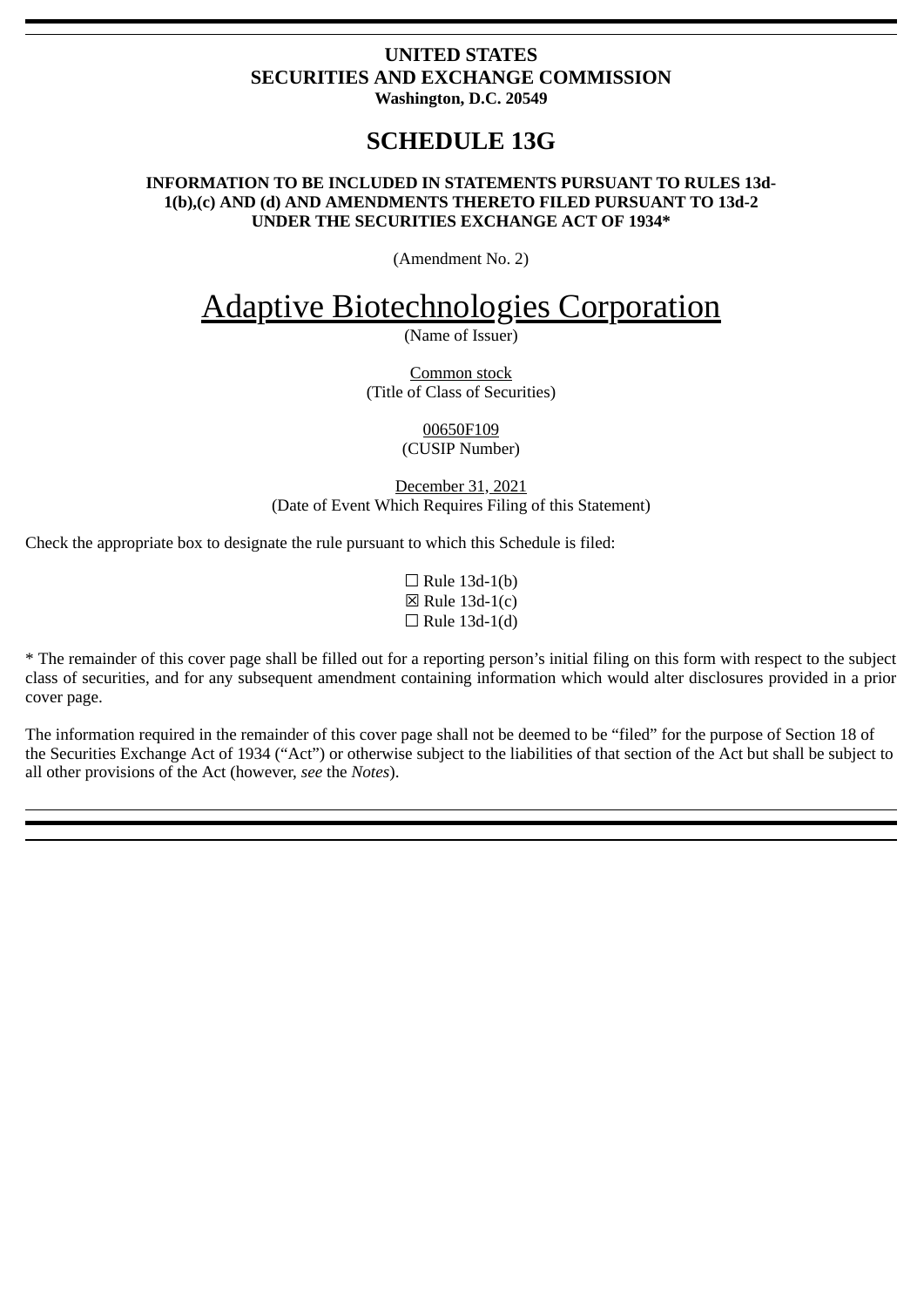#### **CUSIP No. 00650F109 13G** Page 2 of 17

|                                                                        | <b>NAMES OF REPORTING PERSONS</b>                                                    |   |                                                              |  |  |  |
|------------------------------------------------------------------------|--------------------------------------------------------------------------------------|---|--------------------------------------------------------------|--|--|--|
| $\mathbf{1}$                                                           | Viking Global Investors LP                                                           |   |                                                              |  |  |  |
|                                                                        |                                                                                      |   |                                                              |  |  |  |
|                                                                        | <b>CHECK THE APPROPRIATE BOX IF A MEMBER OF A GROUP*</b>                             |   |                                                              |  |  |  |
| $\overline{2}$                                                         | (a)                                                                                  |   |                                                              |  |  |  |
|                                                                        | (b)<br><b>SEC USE ONLY</b>                                                           |   |                                                              |  |  |  |
| 3                                                                      |                                                                                      |   |                                                              |  |  |  |
|                                                                        |                                                                                      |   |                                                              |  |  |  |
|                                                                        |                                                                                      |   | <b>CITIZENSHIP OR PLACE OF ORGANIZATION</b>                  |  |  |  |
| $\boldsymbol{4}$                                                       | Delaware                                                                             |   |                                                              |  |  |  |
|                                                                        |                                                                                      |   |                                                              |  |  |  |
|                                                                        |                                                                                      |   | <b>SOLE VOTING POWER</b>                                     |  |  |  |
|                                                                        |                                                                                      | 5 | $\Omega$                                                     |  |  |  |
|                                                                        |                                                                                      |   |                                                              |  |  |  |
|                                                                        |                                                                                      |   | <b>SHARED VOTING POWER</b>                                   |  |  |  |
| <b>NUMBER OF SHARES</b><br><b>BENEFICIALLY</b><br><b>OWNED BY EACH</b> |                                                                                      | 6 | 29,993,708                                                   |  |  |  |
| <b>REPORTING PERSON</b>                                                |                                                                                      |   | <b>SOLE DISPOSITIVE POWER</b>                                |  |  |  |
| <b>WITH</b>                                                            |                                                                                      | 7 | $\Omega$                                                     |  |  |  |
|                                                                        |                                                                                      |   |                                                              |  |  |  |
|                                                                        |                                                                                      |   | <b>SHARED DISPOSITIVE POWER</b>                              |  |  |  |
|                                                                        |                                                                                      | 8 | 29,993,708                                                   |  |  |  |
|                                                                        |                                                                                      |   | AGGREGATE AMOUNT BENEFICIALLY OWNED BY EACH REPORTING PERSON |  |  |  |
| 9                                                                      | 29,993,708                                                                           |   |                                                              |  |  |  |
|                                                                        |                                                                                      |   |                                                              |  |  |  |
|                                                                        | CHECK IF THE AGGREGATE AMOUNT IN ROW (9) EXCLUDES CERTAIN SHARES (SEE INSTRUCTIONS)* |   |                                                              |  |  |  |
| 10                                                                     | $\Box$                                                                               |   |                                                              |  |  |  |
|                                                                        |                                                                                      |   |                                                              |  |  |  |
| 11                                                                     | PERCENT OF CLASS REPRESENTED BY AMOUNT IN ROW (9)                                    |   |                                                              |  |  |  |
|                                                                        | 21.3%                                                                                |   |                                                              |  |  |  |
|                                                                        | TYPE OF REPORTING PERSON (SEE INSTRUCTIONS)                                          |   |                                                              |  |  |  |
| 12                                                                     |                                                                                      |   |                                                              |  |  |  |
|                                                                        | PN                                                                                   |   |                                                              |  |  |  |
|                                                                        |                                                                                      |   |                                                              |  |  |  |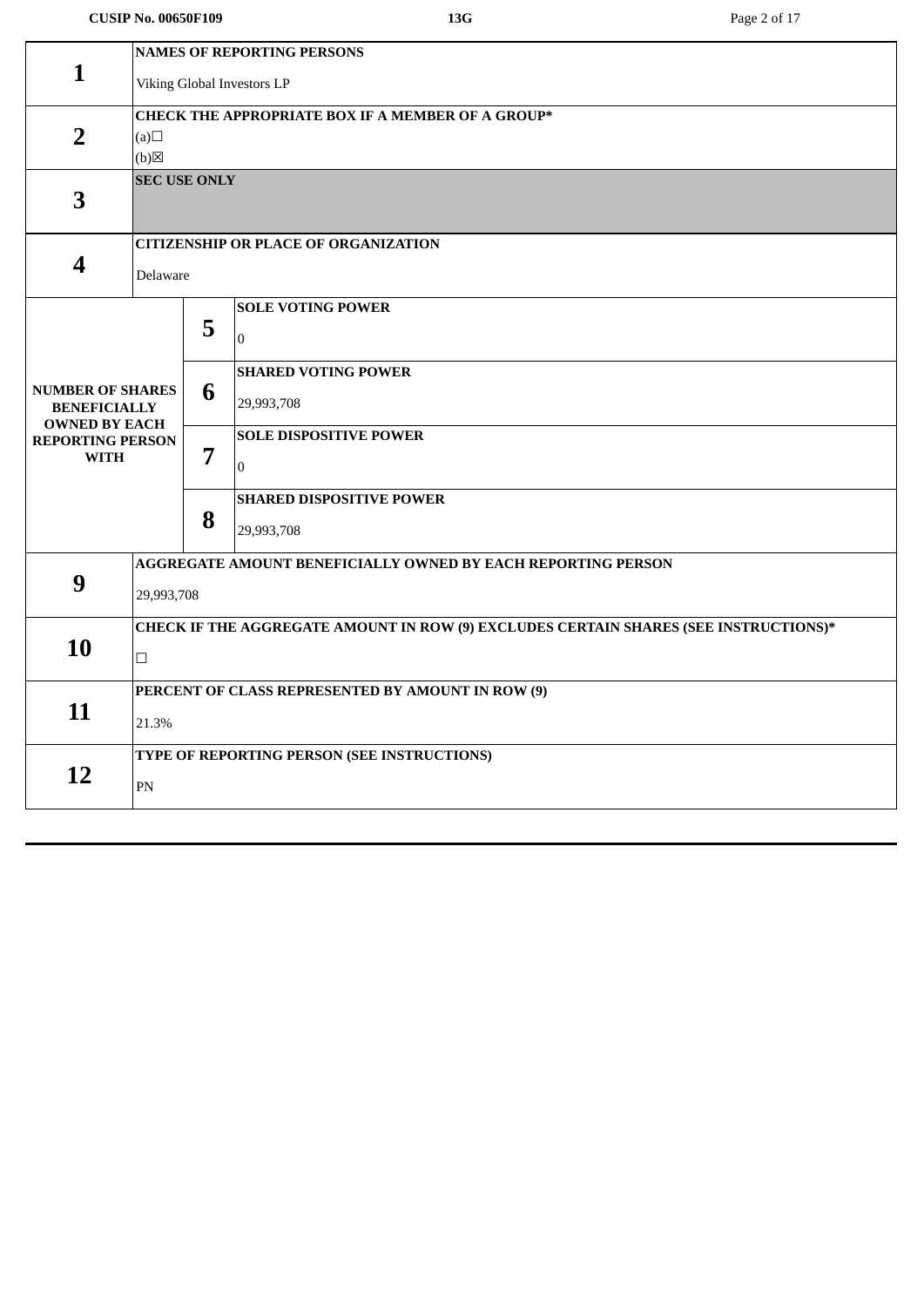### **CUSIP No. 00650F109 13G** Page 3 of 17

|                                                                        | <b>NAMES OF REPORTING PERSONS</b>                                                              |   |                                                 |  |
|------------------------------------------------------------------------|------------------------------------------------------------------------------------------------|---|-------------------------------------------------|--|
| $\mathbf{1}$                                                           | Viking Global Performance LLC                                                                  |   |                                                 |  |
| $\overline{2}$                                                         | <b>CHECK THE APPROPRIATE BOX IF A MEMBER OF A GROUP*</b><br>(a)<br>$(b)$ $\boxtimes$           |   |                                                 |  |
| 3                                                                      | <b>SEC USE ONLY</b>                                                                            |   |                                                 |  |
| 4                                                                      | <b>CITIZENSHIP OR PLACE OF ORGANIZATION</b><br>Delaware                                        |   |                                                 |  |
|                                                                        |                                                                                                | 5 | <b>SOLE VOTING POWER</b><br>$\overline{0}$      |  |
| <b>NUMBER OF SHARES</b><br><b>BENEFICIALLY</b><br><b>OWNED BY EACH</b> |                                                                                                | 6 | <b>SHARED VOTING POWER</b><br>22,002,189        |  |
| <b>REPORTING PERSON</b><br><b>WITH</b>                                 |                                                                                                | 7 | <b>SOLE DISPOSITIVE POWER</b><br>$\overline{0}$ |  |
|                                                                        |                                                                                                | 8 | <b>SHARED DISPOSITIVE POWER</b><br>22,002,189   |  |
| 9                                                                      | AGGREGATE AMOUNT BENEFICIALLY OWNED BY EACH REPORTING PERSON<br>22,002,189                     |   |                                                 |  |
| 10                                                                     | CHECK IF THE AGGREGATE AMOUNT IN ROW (9) EXCLUDES CERTAIN SHARES (SEE INSTRUCTIONS)*<br>$\Box$ |   |                                                 |  |
| 11                                                                     | PERCENT OF CLASS REPRESENTED BY AMOUNT IN ROW (9)<br>15.6%                                     |   |                                                 |  |
| 12                                                                     | TYPE OF REPORTING PERSON (SEE INSTRUCTIONS)<br>00                                              |   |                                                 |  |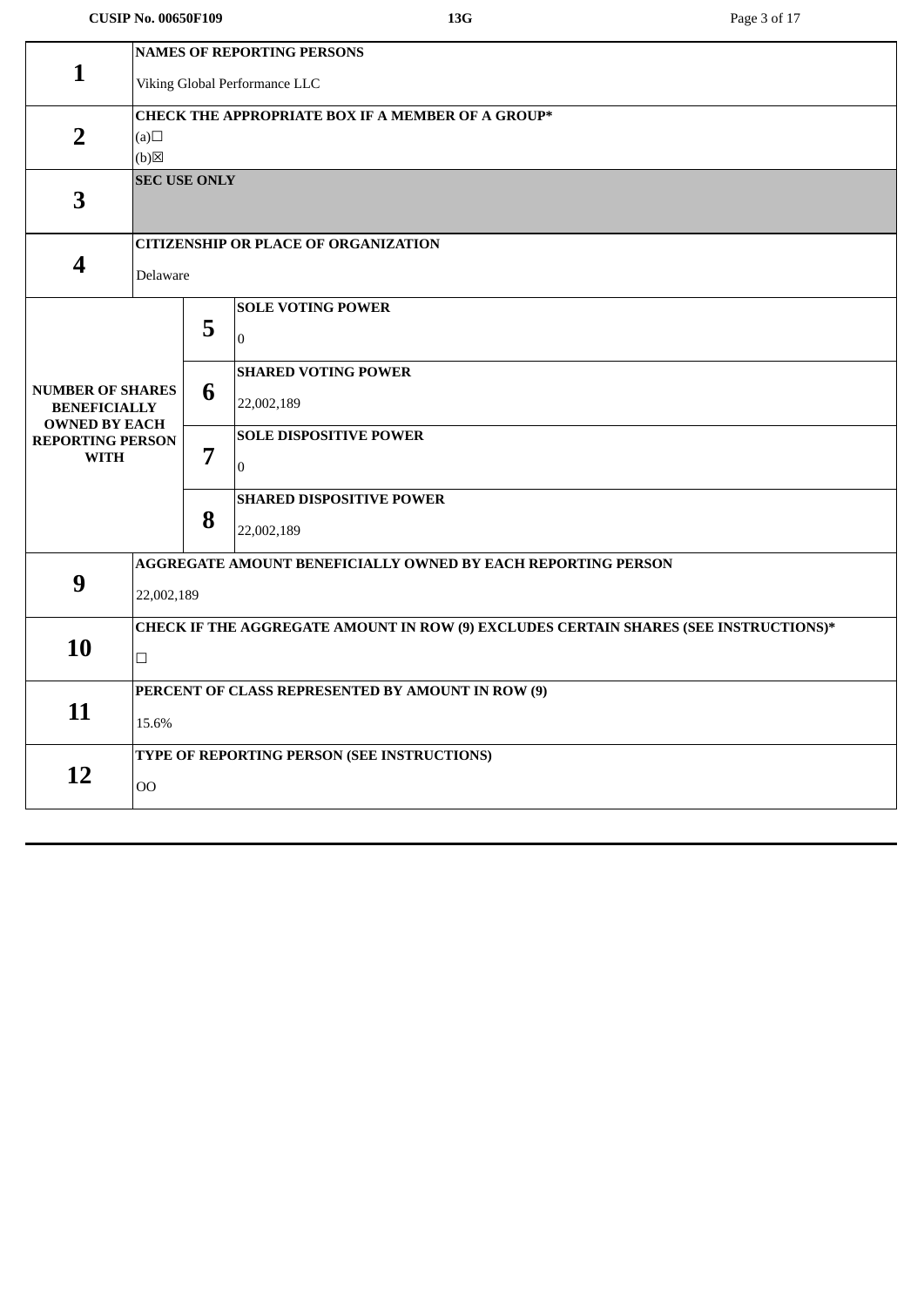#### **CUSIP No. 00650F109 13G** Page 4 of 17

|                                             | <b>NAMES OF REPORTING PERSONS</b>                                                    |        |                                             |  |  |  |  |
|---------------------------------------------|--------------------------------------------------------------------------------------|--------|---------------------------------------------|--|--|--|--|
| $\mathbf{1}$                                | Viking Global Equities II LP                                                         |        |                                             |  |  |  |  |
|                                             |                                                                                      |        |                                             |  |  |  |  |
|                                             | <b>CHECK THE APPROPRIATE BOX IF A MEMBER OF A GROUP*</b>                             |        |                                             |  |  |  |  |
| $\overline{2}$                              | (a)                                                                                  |        |                                             |  |  |  |  |
| (b)<br><b>SEC USE ONLY</b>                  |                                                                                      |        |                                             |  |  |  |  |
| 3                                           |                                                                                      |        |                                             |  |  |  |  |
|                                             |                                                                                      |        |                                             |  |  |  |  |
|                                             |                                                                                      |        | <b>CITIZENSHIP OR PLACE OF ORGANIZATION</b> |  |  |  |  |
| 4                                           | Delaware                                                                             |        |                                             |  |  |  |  |
|                                             |                                                                                      |        |                                             |  |  |  |  |
|                                             |                                                                                      | 5      | <b>SOLE VOTING POWER</b>                    |  |  |  |  |
|                                             |                                                                                      |        | $\overline{0}$                              |  |  |  |  |
|                                             |                                                                                      |        | <b>SHARED VOTING POWER</b>                  |  |  |  |  |
| <b>NUMBER OF SHARES</b>                     |                                                                                      | 6      | 440,046                                     |  |  |  |  |
| <b>BENEFICIALLY</b><br><b>OWNED BY EACH</b> |                                                                                      |        |                                             |  |  |  |  |
| <b>REPORTING PERSON</b>                     |                                                                                      |        | <b>SOLE DISPOSITIVE POWER</b>               |  |  |  |  |
| <b>WITH</b>                                 |                                                                                      | 7      | $\Omega$                                    |  |  |  |  |
|                                             |                                                                                      |        | <b>SHARED DISPOSITIVE POWER</b>             |  |  |  |  |
|                                             |                                                                                      | 8      |                                             |  |  |  |  |
|                                             |                                                                                      |        | 440,046                                     |  |  |  |  |
|                                             | AGGREGATE AMOUNT BENEFICIALLY OWNED BY EACH REPORTING PERSON                         |        |                                             |  |  |  |  |
| 9                                           | 440,046                                                                              |        |                                             |  |  |  |  |
|                                             | CHECK IF THE AGGREGATE AMOUNT IN ROW (9) EXCLUDES CERTAIN SHARES (SEE INSTRUCTIONS)* |        |                                             |  |  |  |  |
| 10                                          |                                                                                      |        |                                             |  |  |  |  |
|                                             |                                                                                      | $\Box$ |                                             |  |  |  |  |
|                                             | PERCENT OF CLASS REPRESENTED BY AMOUNT IN ROW (9)                                    |        |                                             |  |  |  |  |
| 11                                          | 0.3%                                                                                 |        |                                             |  |  |  |  |
|                                             |                                                                                      |        |                                             |  |  |  |  |
| 12                                          | TYPE OF REPORTING PERSON (SEE INSTRUCTIONS)                                          |        |                                             |  |  |  |  |
|                                             | $\mathbf{PN}$                                                                        |        |                                             |  |  |  |  |
|                                             |                                                                                      |        |                                             |  |  |  |  |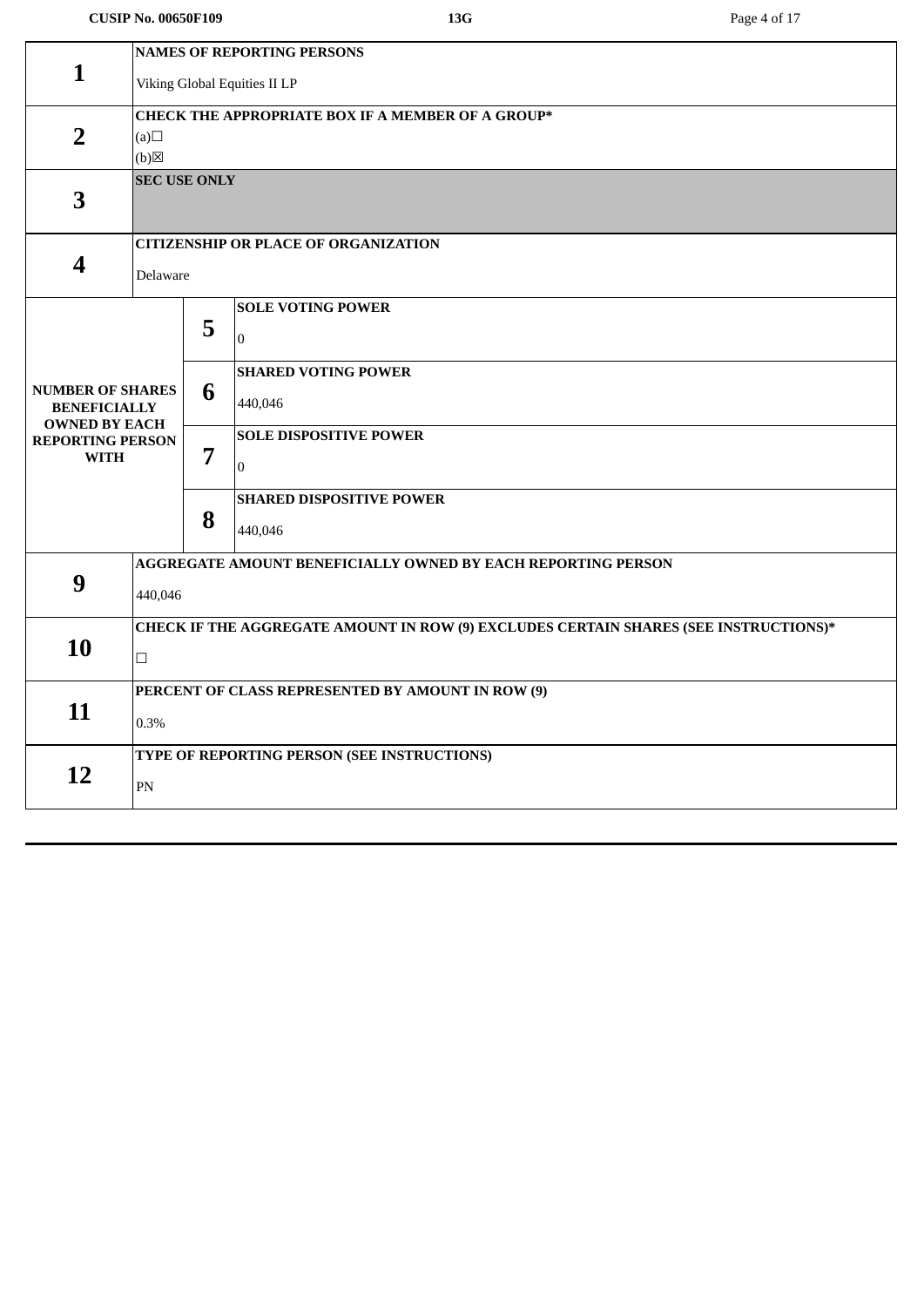#### **CUSIP No. 00650F109 13G** Page 5 of 17

|                                                | <b>NAMES OF REPORTING PERSONS</b>                                                    |                                                              |                                             |  |  |  |
|------------------------------------------------|--------------------------------------------------------------------------------------|--------------------------------------------------------------|---------------------------------------------|--|--|--|
| $\mathbf{1}$                                   | Viking Global Equities Master Ltd.                                                   |                                                              |                                             |  |  |  |
|                                                |                                                                                      |                                                              |                                             |  |  |  |
|                                                | <b>CHECK THE APPROPRIATE BOX IF A MEMBER OF A GROUP*</b>                             |                                                              |                                             |  |  |  |
| $\overline{2}$                                 | (a)                                                                                  |                                                              |                                             |  |  |  |
|                                                | (b)                                                                                  |                                                              |                                             |  |  |  |
|                                                | <b>SEC USE ONLY</b>                                                                  |                                                              |                                             |  |  |  |
| 3                                              |                                                                                      |                                                              |                                             |  |  |  |
|                                                |                                                                                      |                                                              | <b>CITIZENSHIP OR PLACE OF ORGANIZATION</b> |  |  |  |
| $\overline{\mathbf{4}}$                        |                                                                                      |                                                              |                                             |  |  |  |
|                                                | Cayman Islands                                                                       |                                                              |                                             |  |  |  |
|                                                |                                                                                      |                                                              | <b>SOLE VOTING POWER</b>                    |  |  |  |
|                                                |                                                                                      | 5                                                            |                                             |  |  |  |
|                                                |                                                                                      |                                                              | $\mathbf{0}$                                |  |  |  |
|                                                |                                                                                      |                                                              | <b>SHARED VOTING POWER</b>                  |  |  |  |
| <b>NUMBER OF SHARES</b><br><b>BENEFICIALLY</b> |                                                                                      | 6                                                            | 21,562,143                                  |  |  |  |
| <b>OWNED BY EACH</b>                           |                                                                                      |                                                              |                                             |  |  |  |
| <b>REPORTING PERSON</b>                        |                                                                                      |                                                              | <b>SOLE DISPOSITIVE POWER</b>               |  |  |  |
| <b>WITH</b>                                    |                                                                                      | 7                                                            | $\mathbf{0}$                                |  |  |  |
|                                                |                                                                                      |                                                              | <b>SHARED DISPOSITIVE POWER</b>             |  |  |  |
|                                                |                                                                                      | 8                                                            |                                             |  |  |  |
|                                                |                                                                                      |                                                              | 21,562,143                                  |  |  |  |
|                                                |                                                                                      | AGGREGATE AMOUNT BENEFICIALLY OWNED BY EACH REPORTING PERSON |                                             |  |  |  |
| 9                                              |                                                                                      |                                                              |                                             |  |  |  |
|                                                | 21,562,143                                                                           |                                                              |                                             |  |  |  |
|                                                | CHECK IF THE AGGREGATE AMOUNT IN ROW (9) EXCLUDES CERTAIN SHARES (SEE INSTRUCTIONS)* |                                                              |                                             |  |  |  |
| 10                                             | $\Box$                                                                               |                                                              |                                             |  |  |  |
|                                                |                                                                                      |                                                              |                                             |  |  |  |
|                                                | PERCENT OF CLASS REPRESENTED BY AMOUNT IN ROW (9)                                    |                                                              |                                             |  |  |  |
| 11                                             | 15.3%                                                                                |                                                              |                                             |  |  |  |
|                                                |                                                                                      |                                                              |                                             |  |  |  |
| 12                                             | TYPE OF REPORTING PERSON (SEE INSTRUCTIONS)                                          |                                                              |                                             |  |  |  |
|                                                | CO                                                                                   |                                                              |                                             |  |  |  |
|                                                |                                                                                      |                                                              |                                             |  |  |  |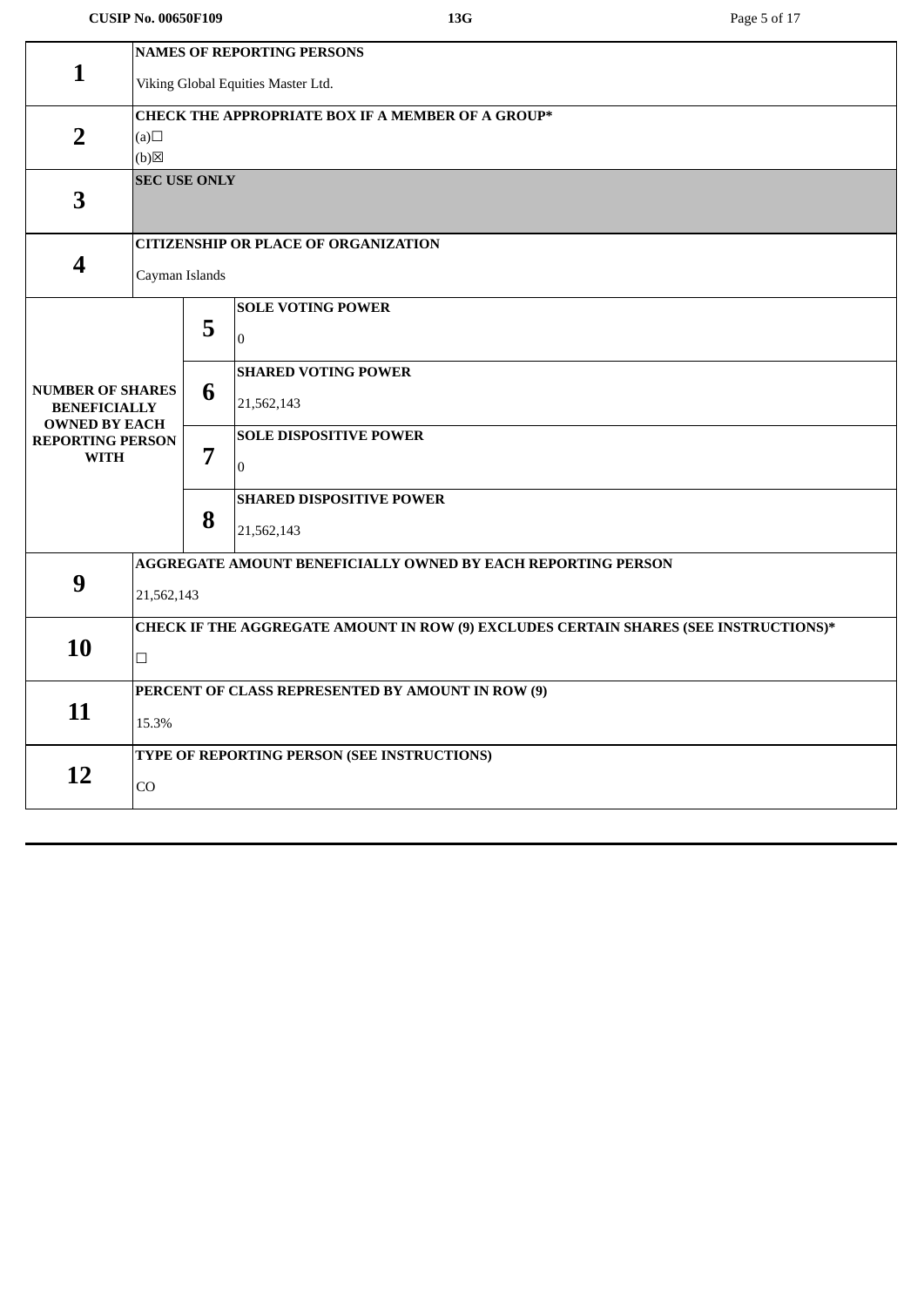#### **CUSIP No. 00650F109 13G** Page 6 of 17

|                                             | <b>NAMES OF REPORTING PERSONS</b>                                                    |   |                                             |  |  |  |
|---------------------------------------------|--------------------------------------------------------------------------------------|---|---------------------------------------------|--|--|--|
| $\mathbf{1}$                                | Viking Long Fund GP LLC                                                              |   |                                             |  |  |  |
|                                             |                                                                                      |   |                                             |  |  |  |
| $\overline{2}$                              | <b>CHECK THE APPROPRIATE BOX IF A MEMBER OF A GROUP*</b>                             |   |                                             |  |  |  |
|                                             | (a)<br>(b)                                                                           |   |                                             |  |  |  |
| <b>SEC USE ONLY</b>                         |                                                                                      |   |                                             |  |  |  |
| 3                                           |                                                                                      |   |                                             |  |  |  |
|                                             |                                                                                      |   |                                             |  |  |  |
|                                             |                                                                                      |   | <b>CITIZENSHIP OR PLACE OF ORGANIZATION</b> |  |  |  |
| $\boldsymbol{4}$                            | Delaware                                                                             |   |                                             |  |  |  |
|                                             |                                                                                      |   |                                             |  |  |  |
|                                             |                                                                                      | 5 | <b>SOLE VOTING POWER</b>                    |  |  |  |
|                                             |                                                                                      |   | $\overline{0}$                              |  |  |  |
|                                             |                                                                                      |   | <b>SHARED VOTING POWER</b>                  |  |  |  |
| <b>NUMBER OF SHARES</b>                     |                                                                                      | 6 | 7,991,519                                   |  |  |  |
| <b>BENEFICIALLY</b><br><b>OWNED BY EACH</b> |                                                                                      |   |                                             |  |  |  |
| <b>REPORTING PERSON</b>                     |                                                                                      |   | <b>SOLE DISPOSITIVE POWER</b>               |  |  |  |
| <b>WITH</b>                                 |                                                                                      | 7 | $\Omega$                                    |  |  |  |
|                                             |                                                                                      |   | <b>SHARED DISPOSITIVE POWER</b>             |  |  |  |
|                                             |                                                                                      | 8 |                                             |  |  |  |
|                                             |                                                                                      |   | 7,991,519                                   |  |  |  |
|                                             | AGGREGATE AMOUNT BENEFICIALLY OWNED BY EACH REPORTING PERSON                         |   |                                             |  |  |  |
| 9                                           | 7,991,519                                                                            |   |                                             |  |  |  |
|                                             | CHECK IF THE AGGREGATE AMOUNT IN ROW (9) EXCLUDES CERTAIN SHARES (SEE INSTRUCTIONS)* |   |                                             |  |  |  |
| 10                                          |                                                                                      |   |                                             |  |  |  |
|                                             | $\Box$                                                                               |   |                                             |  |  |  |
|                                             | PERCENT OF CLASS REPRESENTED BY AMOUNT IN ROW (9)                                    |   |                                             |  |  |  |
| 11                                          | 5.7%                                                                                 |   |                                             |  |  |  |
|                                             |                                                                                      |   |                                             |  |  |  |
| 12                                          | TYPE OF REPORTING PERSON (SEE INSTRUCTIONS)                                          |   |                                             |  |  |  |
|                                             | <b>OO</b>                                                                            |   |                                             |  |  |  |
|                                             |                                                                                      |   |                                             |  |  |  |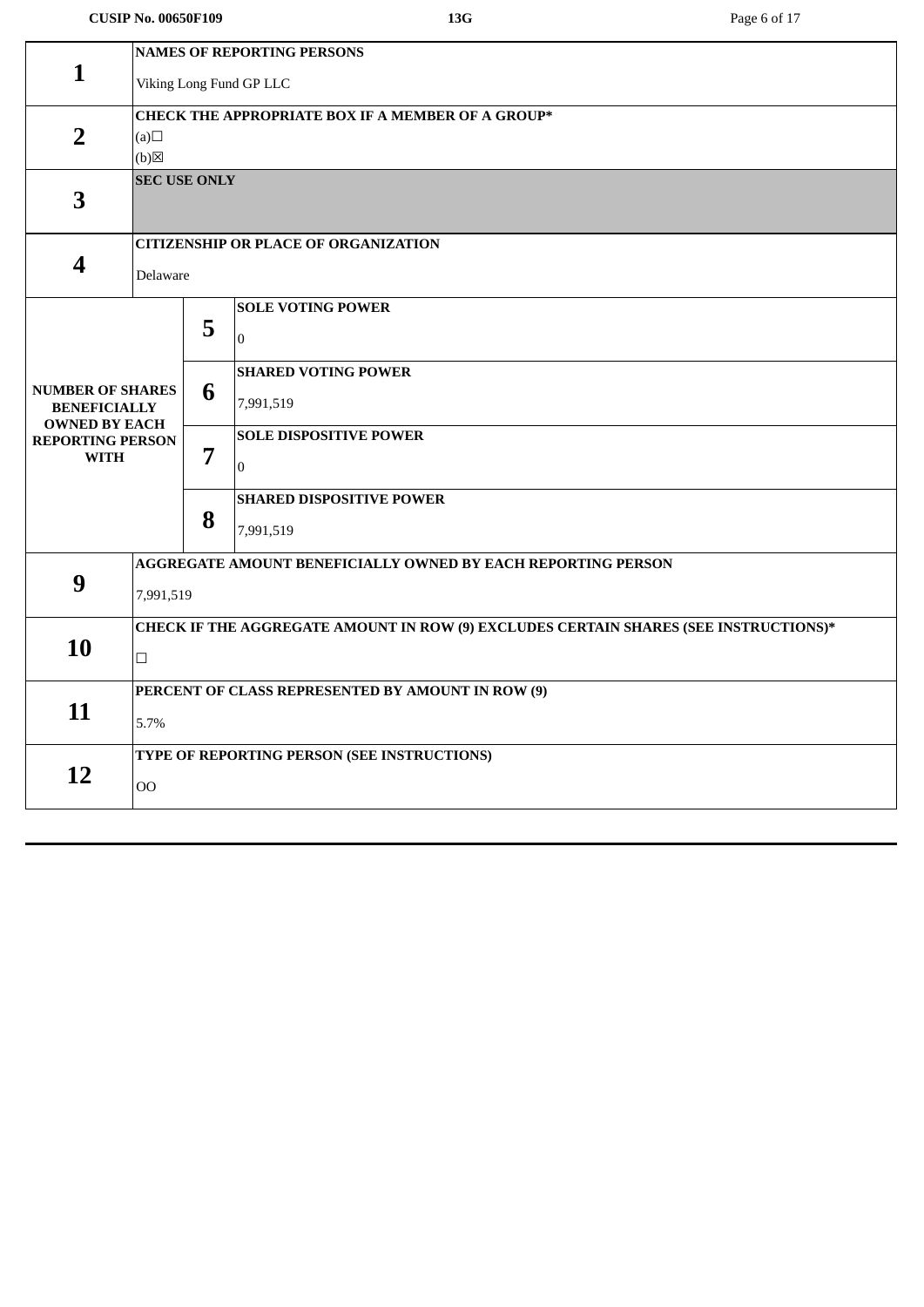### **CUSIP No. 00650F109 13G** Page 7 of 17

| <b>NAMES OF REPORTING PERSONS</b><br>$\mathbf{1}$<br>Viking Long Fund Master Ltd.<br><b>CHECK THE APPROPRIATE BOX IF A MEMBER OF A GROUP*</b><br>$\overline{2}$<br>(a)<br>(b)<br><b>SEC USE ONLY</b> |                                                                                      |  |  |  |  |  |
|------------------------------------------------------------------------------------------------------------------------------------------------------------------------------------------------------|--------------------------------------------------------------------------------------|--|--|--|--|--|
|                                                                                                                                                                                                      |                                                                                      |  |  |  |  |  |
|                                                                                                                                                                                                      |                                                                                      |  |  |  |  |  |
|                                                                                                                                                                                                      |                                                                                      |  |  |  |  |  |
|                                                                                                                                                                                                      |                                                                                      |  |  |  |  |  |
|                                                                                                                                                                                                      |                                                                                      |  |  |  |  |  |
|                                                                                                                                                                                                      |                                                                                      |  |  |  |  |  |
| 3                                                                                                                                                                                                    |                                                                                      |  |  |  |  |  |
|                                                                                                                                                                                                      |                                                                                      |  |  |  |  |  |
| <b>CITIZENSHIP OR PLACE OF ORGANIZATION</b>                                                                                                                                                          |                                                                                      |  |  |  |  |  |
| $\boldsymbol{4}$<br>Cayman Islands                                                                                                                                                                   |                                                                                      |  |  |  |  |  |
|                                                                                                                                                                                                      |                                                                                      |  |  |  |  |  |
| <b>SOLE VOTING POWER</b>                                                                                                                                                                             |                                                                                      |  |  |  |  |  |
| 5<br>$\overline{0}$                                                                                                                                                                                  |                                                                                      |  |  |  |  |  |
| <b>SHARED VOTING POWER</b>                                                                                                                                                                           |                                                                                      |  |  |  |  |  |
| <b>NUMBER OF SHARES</b><br>6                                                                                                                                                                         |                                                                                      |  |  |  |  |  |
| 7,991,519<br><b>BENEFICIALLY</b><br><b>OWNED BY EACH</b>                                                                                                                                             |                                                                                      |  |  |  |  |  |
| <b>SOLE DISPOSITIVE POWER</b><br><b>REPORTING PERSON</b>                                                                                                                                             |                                                                                      |  |  |  |  |  |
| 7<br><b>WITH</b><br>$\Omega$                                                                                                                                                                         |                                                                                      |  |  |  |  |  |
|                                                                                                                                                                                                      |                                                                                      |  |  |  |  |  |
| <b>SHARED DISPOSITIVE POWER</b><br>8                                                                                                                                                                 |                                                                                      |  |  |  |  |  |
| 7,991,519                                                                                                                                                                                            |                                                                                      |  |  |  |  |  |
| AGGREGATE AMOUNT BENEFICIALLY OWNED BY EACH REPORTING PERSON                                                                                                                                         |                                                                                      |  |  |  |  |  |
| 9                                                                                                                                                                                                    | 7,991,519                                                                            |  |  |  |  |  |
|                                                                                                                                                                                                      |                                                                                      |  |  |  |  |  |
|                                                                                                                                                                                                      | CHECK IF THE AGGREGATE AMOUNT IN ROW (9) EXCLUDES CERTAIN SHARES (SEE INSTRUCTIONS)* |  |  |  |  |  |
| 10<br>$\Box$                                                                                                                                                                                         |                                                                                      |  |  |  |  |  |
| PERCENT OF CLASS REPRESENTED BY AMOUNT IN ROW (9)                                                                                                                                                    |                                                                                      |  |  |  |  |  |
| 11                                                                                                                                                                                                   |                                                                                      |  |  |  |  |  |
|                                                                                                                                                                                                      | 5.7%                                                                                 |  |  |  |  |  |
|                                                                                                                                                                                                      | TYPE OF REPORTING PERSON (SEE INSTRUCTIONS)                                          |  |  |  |  |  |
|                                                                                                                                                                                                      |                                                                                      |  |  |  |  |  |
| 12<br>CO                                                                                                                                                                                             |                                                                                      |  |  |  |  |  |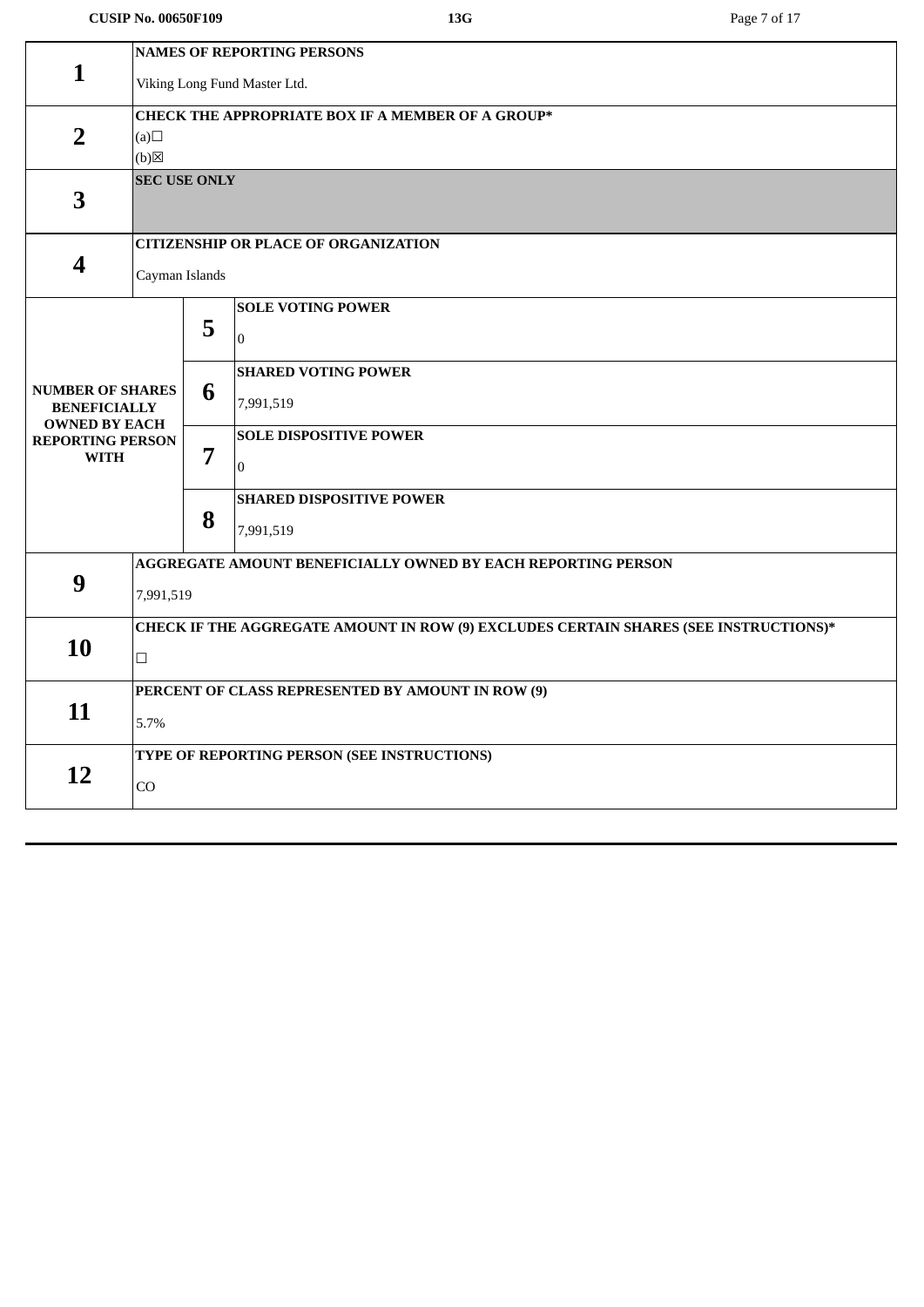#### **CUSIP No. 00650F109 13G** Page 8 of 17

|                                                                                   | <b>NAMES OF REPORTING PERSONS</b>                                                    |   |                                             |  |  |
|-----------------------------------------------------------------------------------|--------------------------------------------------------------------------------------|---|---------------------------------------------|--|--|
| 1                                                                                 | O. Andreas Halvorsen                                                                 |   |                                             |  |  |
|                                                                                   |                                                                                      |   |                                             |  |  |
| <b>CHECK THE APPROPRIATE BOX IF A MEMBER OF A GROUP*</b><br>$\overline{2}$<br>(a) |                                                                                      |   |                                             |  |  |
|                                                                                   | (b)                                                                                  |   |                                             |  |  |
|                                                                                   | <b>SEC USE ONLY</b>                                                                  |   |                                             |  |  |
| 3                                                                                 |                                                                                      |   |                                             |  |  |
|                                                                                   |                                                                                      |   | <b>CITIZENSHIP OR PLACE OF ORGANIZATION</b> |  |  |
| $\overline{\mathbf{4}}$                                                           | Norway                                                                               |   |                                             |  |  |
|                                                                                   |                                                                                      |   | <b>SOLE VOTING POWER</b>                    |  |  |
|                                                                                   |                                                                                      | 5 | $\overline{0}$                              |  |  |
|                                                                                   |                                                                                      |   | <b>SHARED VOTING POWER</b>                  |  |  |
| <b>NUMBER OF SHARES</b><br><b>BENEFICIALLY</b><br><b>OWNED BY EACH</b>            |                                                                                      | 6 | 29,993,708                                  |  |  |
| <b>REPORTING PERSON</b>                                                           |                                                                                      | 7 | <b>SOLE DISPOSITIVE POWER</b>               |  |  |
| <b>WITH</b>                                                                       |                                                                                      |   | $\overline{0}$                              |  |  |
|                                                                                   |                                                                                      |   | <b>SHARED DISPOSITIVE POWER</b>             |  |  |
|                                                                                   |                                                                                      | 8 | 29,993,708                                  |  |  |
|                                                                                   | AGGREGATE AMOUNT BENEFICIALLY OWNED BY EACH REPORTING PERSON                         |   |                                             |  |  |
| 9                                                                                 | 29,993,708                                                                           |   |                                             |  |  |
|                                                                                   | CHECK IF THE AGGREGATE AMOUNT IN ROW (9) EXCLUDES CERTAIN SHARES (SEE INSTRUCTIONS)* |   |                                             |  |  |
| 10                                                                                | $\Box$                                                                               |   |                                             |  |  |
|                                                                                   | PERCENT OF CLASS REPRESENTED BY AMOUNT IN ROW (9)                                    |   |                                             |  |  |
| 11                                                                                | 21.3%                                                                                |   |                                             |  |  |
|                                                                                   | TYPE OF REPORTING PERSON (SEE INSTRUCTIONS)                                          |   |                                             |  |  |
| 12                                                                                | $\ensuremath{\text{IN}}$                                                             |   |                                             |  |  |
|                                                                                   |                                                                                      |   |                                             |  |  |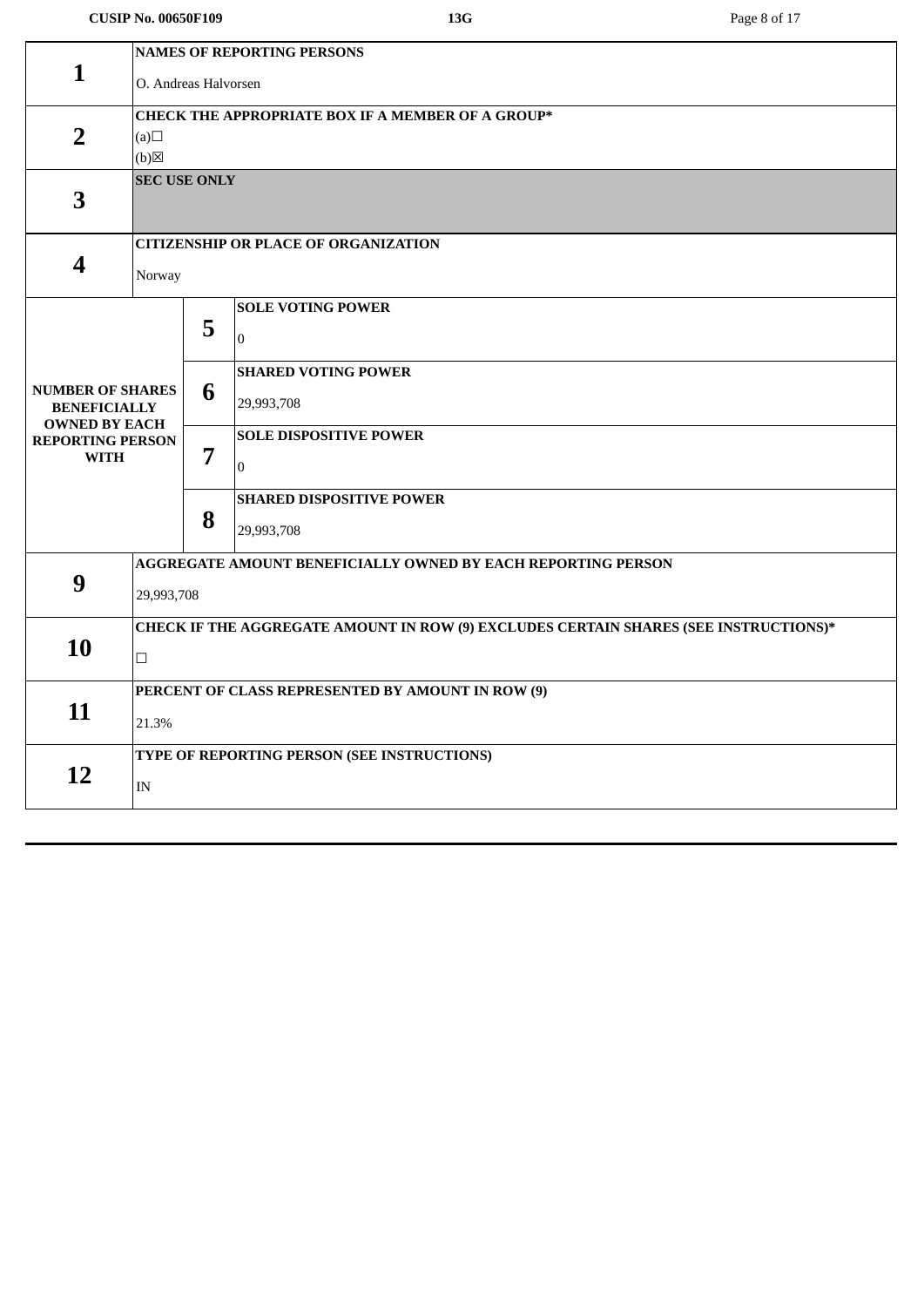#### **CUSIP No. 00650F109 13G** Page 9 of 17

|                                                          | <b>NAMES OF REPORTING PERSONS</b>                                                    |   |                                                              |  |  |
|----------------------------------------------------------|--------------------------------------------------------------------------------------|---|--------------------------------------------------------------|--|--|
| 1                                                        | David C. Ott                                                                         |   |                                                              |  |  |
| <b>CHECK THE APPROPRIATE BOX IF A MEMBER OF A GROUP*</b> |                                                                                      |   |                                                              |  |  |
| $\overline{2}$                                           | (a)                                                                                  |   |                                                              |  |  |
| $(b)$ $\boxtimes$                                        |                                                                                      |   |                                                              |  |  |
|                                                          | <b>SEC USE ONLY</b>                                                                  |   |                                                              |  |  |
| $\overline{\mathbf{3}}$                                  |                                                                                      |   |                                                              |  |  |
|                                                          |                                                                                      |   | <b>CITIZENSHIP OR PLACE OF ORGANIZATION</b>                  |  |  |
| $\overline{\mathbf{4}}$                                  | <b>United States</b>                                                                 |   |                                                              |  |  |
|                                                          |                                                                                      |   | <b>SOLE VOTING POWER</b>                                     |  |  |
|                                                          |                                                                                      | 5 | $\overline{0}$                                               |  |  |
|                                                          |                                                                                      |   |                                                              |  |  |
| <b>NUMBER OF SHARES</b>                                  |                                                                                      | 6 | <b>SHARED VOTING POWER</b>                                   |  |  |
| <b>BENEFICIALLY</b><br><b>OWNED BY EACH</b>              |                                                                                      |   | 29,993,708                                                   |  |  |
| <b>REPORTING PERSON</b>                                  |                                                                                      | 7 | <b>SOLE DISPOSITIVE POWER</b>                                |  |  |
| <b>WITH</b>                                              |                                                                                      |   | $\overline{0}$                                               |  |  |
|                                                          |                                                                                      |   | <b>SHARED DISPOSITIVE POWER</b>                              |  |  |
|                                                          |                                                                                      | 8 | 29,993,708                                                   |  |  |
|                                                          |                                                                                      |   | AGGREGATE AMOUNT BENEFICIALLY OWNED BY EACH REPORTING PERSON |  |  |
| 9                                                        | 29,993,708                                                                           |   |                                                              |  |  |
|                                                          |                                                                                      |   |                                                              |  |  |
| 10                                                       | CHECK IF THE AGGREGATE AMOUNT IN ROW (9) EXCLUDES CERTAIN SHARES (SEE INSTRUCTIONS)* |   |                                                              |  |  |
|                                                          | $\Box$                                                                               |   |                                                              |  |  |
|                                                          | PERCENT OF CLASS REPRESENTED BY AMOUNT IN ROW (9)                                    |   |                                                              |  |  |
| 11                                                       | 21.3%                                                                                |   |                                                              |  |  |
|                                                          | TYPE OF REPORTING PERSON (SEE INSTRUCTIONS)                                          |   |                                                              |  |  |
| 12                                                       | $\text{IN}{}$                                                                        |   |                                                              |  |  |
|                                                          |                                                                                      |   |                                                              |  |  |
|                                                          |                                                                                      |   |                                                              |  |  |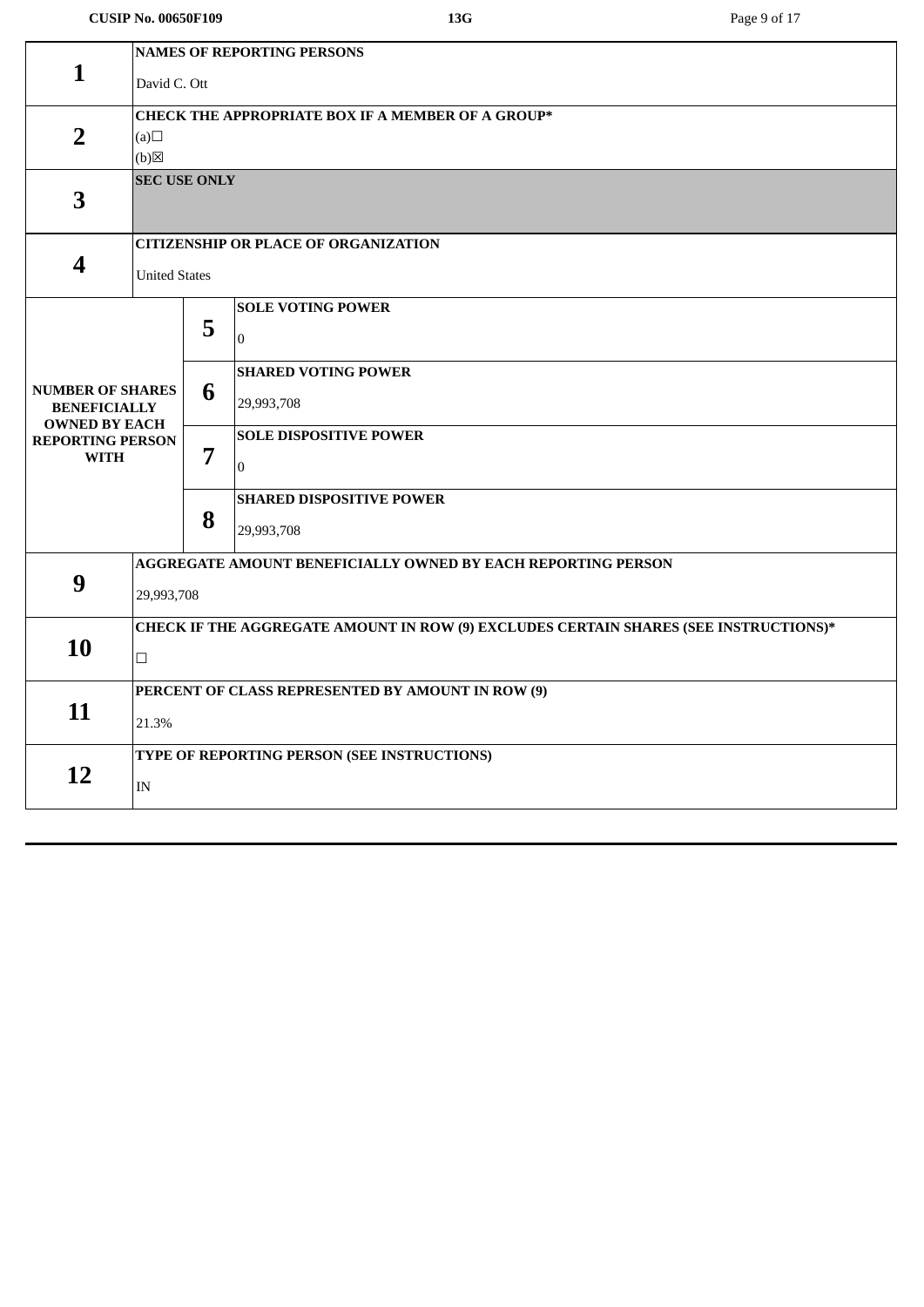#### **CUSIP No. 00650F109 13G** Page 10 of 17

|                                             | <b>NAMES OF REPORTING PERSONS</b>                                                    |   |                                                              |  |  |  |
|---------------------------------------------|--------------------------------------------------------------------------------------|---|--------------------------------------------------------------|--|--|--|
| $\mathbf{1}$                                | Rose S. Shabet                                                                       |   |                                                              |  |  |  |
|                                             |                                                                                      |   |                                                              |  |  |  |
|                                             | <b>CHECK THE APPROPRIATE BOX IF A MEMBER OF A GROUP*</b>                             |   |                                                              |  |  |  |
| $\overline{2}$                              | (a)                                                                                  |   |                                                              |  |  |  |
| (b)<br><b>SEC USE ONLY</b>                  |                                                                                      |   |                                                              |  |  |  |
| 3                                           |                                                                                      |   |                                                              |  |  |  |
|                                             |                                                                                      |   |                                                              |  |  |  |
|                                             |                                                                                      |   | <b>CITIZENSHIP OR PLACE OF ORGANIZATION</b>                  |  |  |  |
| 4                                           | <b>United States</b>                                                                 |   |                                                              |  |  |  |
|                                             |                                                                                      |   |                                                              |  |  |  |
|                                             |                                                                                      |   | <b>SOLE VOTING POWER</b>                                     |  |  |  |
|                                             |                                                                                      | 5 | $\mathbf{0}$                                                 |  |  |  |
|                                             |                                                                                      |   | <b>SHARED VOTING POWER</b>                                   |  |  |  |
| <b>NUMBER OF SHARES</b>                     |                                                                                      | 6 |                                                              |  |  |  |
| <b>BENEFICIALLY</b><br><b>OWNED BY EACH</b> |                                                                                      |   | 29,993,708                                                   |  |  |  |
| <b>REPORTING PERSON</b>                     |                                                                                      |   | <b>SOLE DISPOSITIVE POWER</b>                                |  |  |  |
| <b>WITH</b>                                 |                                                                                      | 7 | $\mathbf{0}$                                                 |  |  |  |
|                                             |                                                                                      |   |                                                              |  |  |  |
|                                             |                                                                                      | 8 | <b>SHARED DISPOSITIVE POWER</b>                              |  |  |  |
|                                             |                                                                                      |   | 29,993,708                                                   |  |  |  |
|                                             |                                                                                      |   | AGGREGATE AMOUNT BENEFICIALLY OWNED BY EACH REPORTING PERSON |  |  |  |
| 9                                           | 29,993,708                                                                           |   |                                                              |  |  |  |
|                                             |                                                                                      |   |                                                              |  |  |  |
| 10                                          | CHECK IF THE AGGREGATE AMOUNT IN ROW (9) EXCLUDES CERTAIN SHARES (SEE INSTRUCTIONS)* |   |                                                              |  |  |  |
|                                             | $\Box$                                                                               |   |                                                              |  |  |  |
|                                             | PERCENT OF CLASS REPRESENTED BY AMOUNT IN ROW (9)                                    |   |                                                              |  |  |  |
| 11                                          |                                                                                      |   |                                                              |  |  |  |
|                                             | 21.3%                                                                                |   |                                                              |  |  |  |
|                                             | TYPE OF REPORTING PERSON (SEE INSTRUCTIONS)                                          |   |                                                              |  |  |  |
| 12                                          | $\ensuremath{\text{IN}}$                                                             |   |                                                              |  |  |  |
|                                             |                                                                                      |   |                                                              |  |  |  |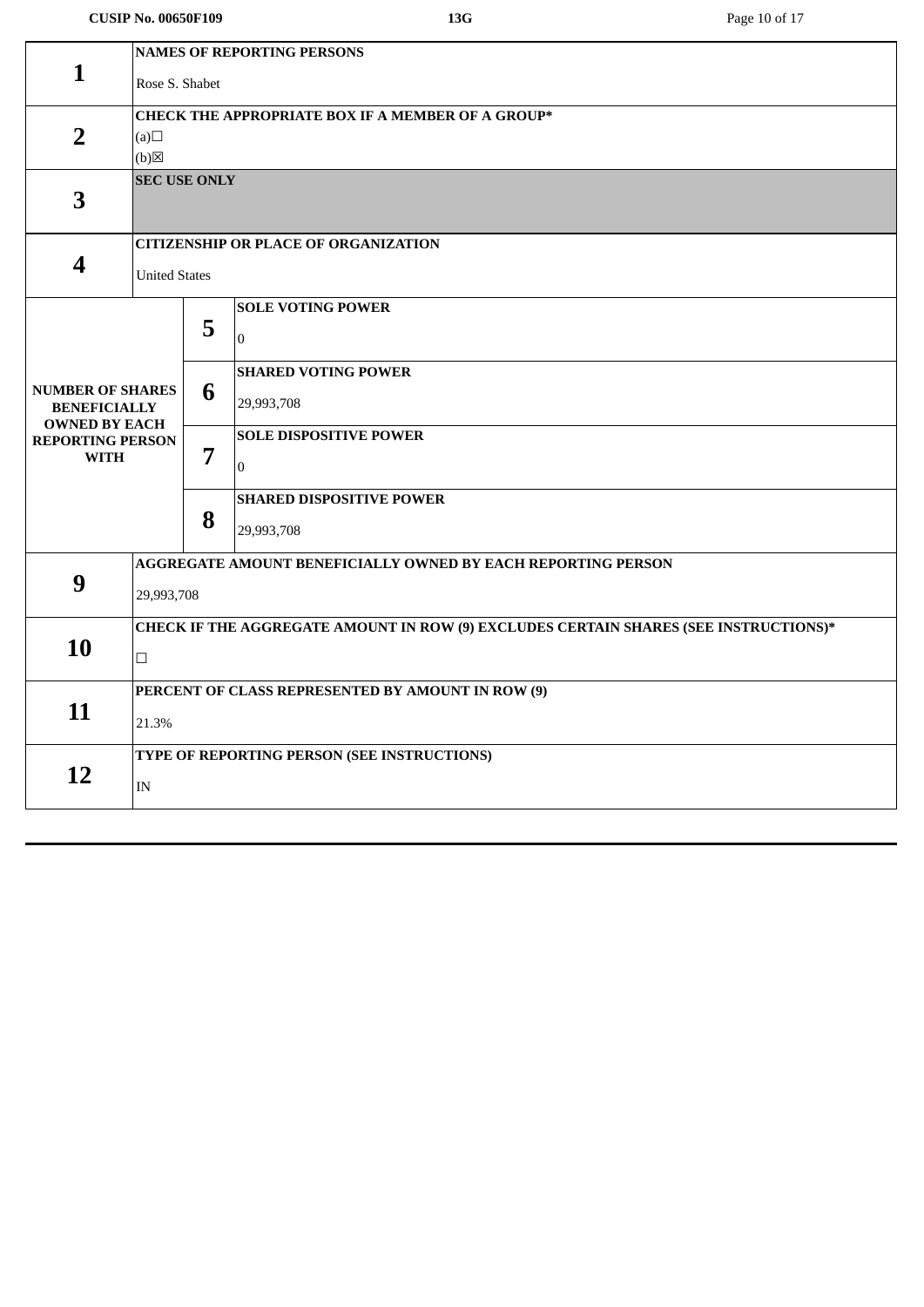**CUSIP No. 00650F109 13G** Page 11 of 17 Item 1(a). Name of Issuer: Adaptive Biotechnologies Corporation Item 1(b). Address of Issuer's Principal Executive Offices: 1165 Eastlake Avenue East Seattle, Washington 98109 Item 2(a). Name of Person Filing: Viking Global Investors LP ("VGI"), Viking Global Performance LLC ("VGP"), Viking Global Equities II LP ("VGEII"), Viking Global Equities Master Ltd. ("VGEM"), Viking Long Fund GP LLC ("VLFGP"), Viking Long Fund Master Ltd. ("VLFM"), O. Andreas Halvorsen, David C. Ott and Rose S. Shabet (collectively, the "Reporting Persons") Items 2(b). Address of Principal Business Office or, if none, Residence: The business address of each of the Reporting Persons is: 55 Railroad Avenue, Greenwich, Connecticut 06830.

Items 2(c). Citizenship:

VGI and VGEII are Delaware limited partnerships; VGP and VLFGP are Delaware limited liability companies; VGEM and VLFM are Cayman Islands exempted companies; O. Andreas Halvorsen is a citizen of Norway; and David C. Ott and Rose S. Shabet are citizens of the United States.

Item 2(d). Titles of Classes of Securities:

Common stock ("Common Stock")

- Item 2(e). CUSIP NUMBER: 00650F109
- Item 3. If This Statement is Filed Pursuant to Rule 13d-1(b), or 13d-2(b) or (c), Check Whether the Person Filing is a:
	- (a)  $\Box$  Broker or dealer registered under Section 15 of the Exchange Act
	- (b)  $\Box$  Bank as defined in Section 3(a)(6) of the Exchange Act
	- (c)  $\Box$  Insurance company as defined in Section 3(a)(19) of the Exchange Act
	- (d)  $\Box$  Investment company registered under Section 8 of the Investment Company Act of 1940
	- (e)  $\Box$  Investment Adviser registered under Section 203 of the Investment Advisers Act of 1940: see Rule 13d-1(b)(1)(ii)(E)
	- (f)  $□$  Employee Benefit Plan, Pension Fund which is subject to the provisions of the Employee Retirement Income Security Act of 1974 or Endowment Fund; see Rule  $13d-1(b)(1)(ii)(F)$
	- (g)  $\Box$  Parent holding company, in accordance with Rule 13d-1(b)(1)(ii)(G).
	- (h)  $\Box$  Savings Association as defined in Section 3(b) of the Federal Deposit Insurance Act.
	- (i)  $\Box$  Church Plan that is excluded from the definition of an investment company under Section 3(c)(14) of the Investment Company Act of 1940.
	- (i)  $\Box$  Non-U.S. institution in accordance with Rule 240.13d-1(b)(1)(ii)(J). If filing as a non-U.S. institution in accordance with Rule  $240.13d-1(b)(1)(ii)(J)$ , please specify the type of institution:
	- (k)  $\Box$  Group, in accordance with Rule 240.13d-1(b)(1)(ii)(K).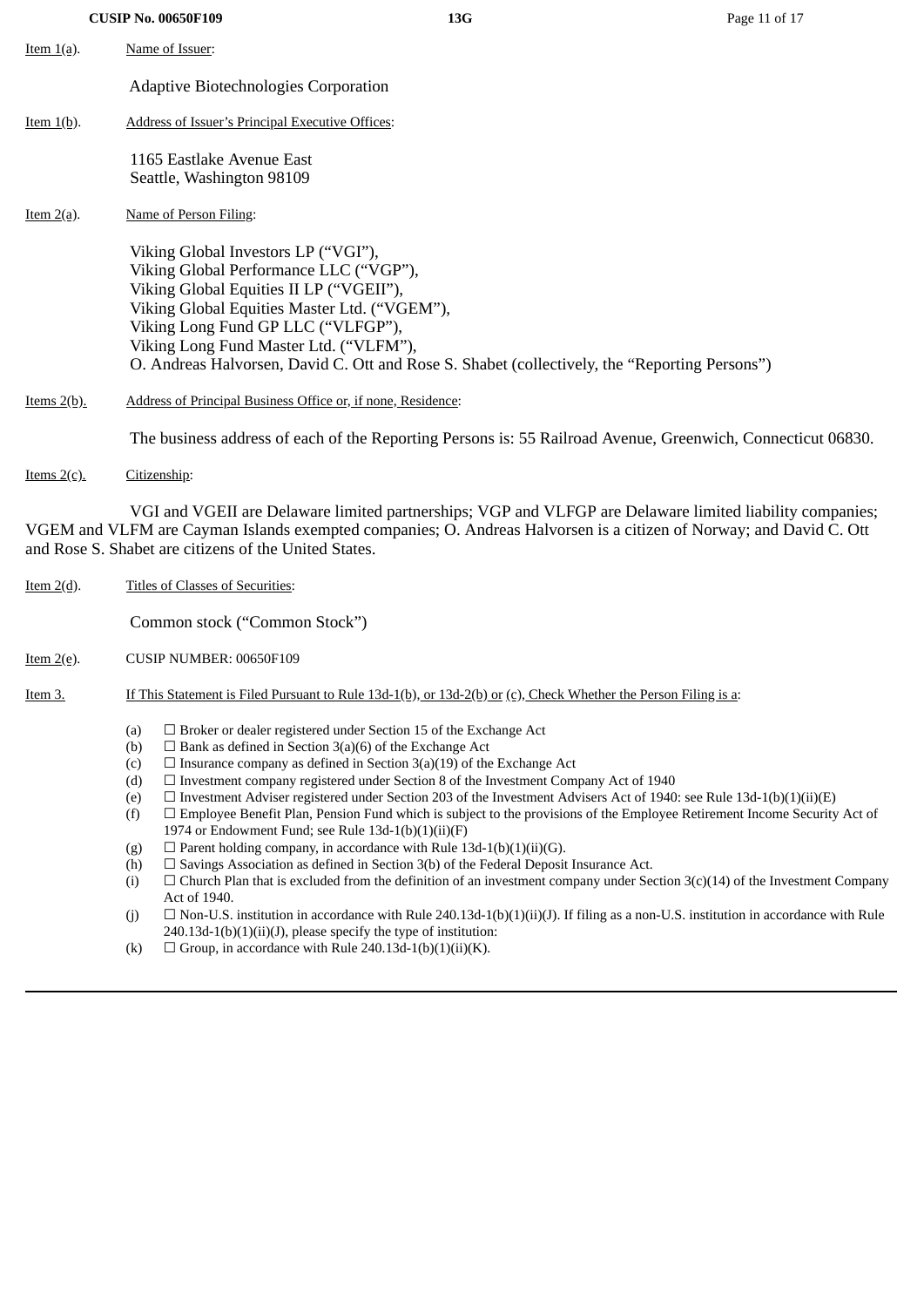#### Item 4. Ownership

The percentages set forth herein are based on 141,131,844 shares of Common Stock outstanding as of October 29, 2021, as reported by the Issuer in its quarterly report on Form 10-Q, filed with the U.S. Securities and Exchange Commission (the "Commission") on November 3, 2021

#### A. VGI

- (a) Amount beneficially owned: 29,993,708
- (b) Percent of Class: 21.3%
- (c) Number of shares as to which such person has:
	- (i) Sole power to vote or to direct the vote: 0
	- (ii) Shared power to vote or to direct the vote: 29,993,708
	- (iii) Sole power to dispose or to direct the disposition of: 0
	- (iv) Shared power to dispose or to direct the disposition of: 29,993,708

VGI provides managerial services to VGEII, VGEM and VLFM. VGI has the authority to dispose of and vote the shares of Common Stock directly owned by VGEII, VGEM and VLFM. VGI does not directly own any shares of Common Stock.

Based on Rule 13d-3 of the Securities Exchange Act of 1934, as amended (the "Act"), VGI may be deemed to beneficially own the shares of Common Stock directly held by VGEII, VGEM and VLFM.

VGI beneficially owns 29,993,708 shares of Common Stock consisting of (i) 440,046 shares of Common Stock directly and beneficially owned by VGEII, (ii) 21,562,143 shares of Common Stock directly and beneficially owned by VGEM and (iii) 7,991,519 shares of Common Stock directly and beneficially owned by VLFM.

#### B. VGP

- (a) Amount beneficially owned: 22,002,189
	- (b) Percent of Class: 15.6%
	- (c) Number of shares as to which such person has:
		- (i) Sole power to vote or to direct the vote: 0
		- (ii) Shared power to vote or to direct the vote: 22,002,189
		- (iii) Sole power to dispose or to direct the disposition of: 0
		- (iv) Shared power to dispose or to direct the disposition of: 22,002,189

VGP, as the general partner of VGEII, has the authority to dispose of and vote the shares of Common Stock directly owned by VGEII. VGP serves as investment manager to VGEM and has the authority to dispose of and vote the shares of Common Stock directly owned by VGEM. VGP does not directly own any shares of Common Stock.

Based on Rule 13d-3 of the Act, VGP may be deemed to beneficially own the shares of Common Stock directly held by VGEII and VGEM.

VGP beneficially owns 22,002,189 of Common Stock consisting of (i) 440,046 shares of Common Stock directly and beneficially owned by VGEII and (ii) 21,562,143 shares of Common Stock directly and beneficially owned by VGEM.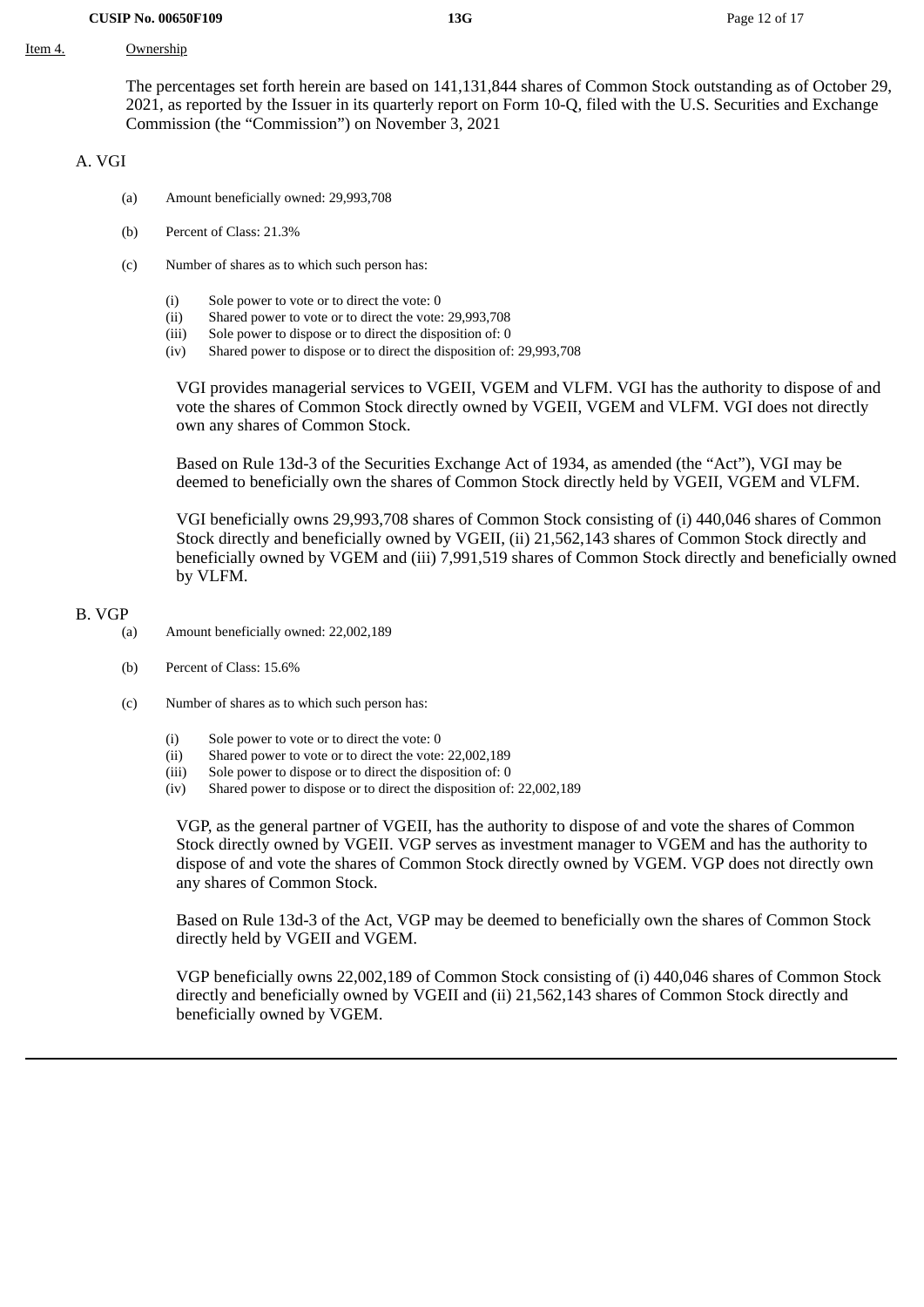- (a) Amount beneficially owned: 440,046
- (b) Percent of Class: 0.3%
- (c) Number of shares as to which such person has:
	- (i) Sole power to vote or to direct the vote: 0
	- (ii) Shared power to vote or to direct the vote: 440,046
	- (iii) Sole power to dispose or to direct the disposition of: 0
	- (iv) Shared power to dispose or to direct the disposition of: 440,046

VGEII has the authority to dispose of and vote the shares of Common Stock directly owned by it, which power may be exercised by its general partner, VGP, and by VGI, an affiliate of VGP, which provides managerial services to VGEII.

#### D. VGEM

- (a) Amount beneficially owned: 21,562,143
- (b) Percent of Class: 15.3%
- (c) Number of shares as to which such person has:
	- (i) Sole power to vote or to direct the vote: 0
	- (ii) Shared power to vote or to direct the vote: 21,562,143
	- (iii) Sole power to dispose or to direct the disposition of: 0
	- (iv) Shared power to dispose or to direct the disposition of: 21,562,143

VGEM has the authority to dispose of and vote the shares of Common Stock directly owned by it, which power may be exercised by its investment manager, VGP, and by VGI, an affiliate of VGP, which provides managerial services to VGEM. Viking Global Equities LP (a Delaware limited partnership) and Viking Global Equities III Ltd. (a Cayman Islands exempted company), through its investment in VGE III Portfolio Ltd. (a Cayman Islands exempted company), invest substantially all of their assets through VGEM.

#### E. VLFGP

- (a) Amount beneficially owned: 7,991,519
- (b) Percent of Class: 5.7%
- (c) Number of shares as to which such person has:
	- (i) Sole power to vote or to direct the vote: 0
	- (ii) Shared power to vote or to direct the vote: 7,991,519
	- (iii) Sole power to dispose or to direct the disposition of: 0
	- (iv) Shared power to dispose or to direct the disposition of: 7,991,519

VLFGP serves as the investment manager of VLFM and has the authority to dispose of and vote the shares of Common Stock directly owned by VLFM. VLFGP does not directly own any shares of Common Stock.

Based on Rule 13d-3 of the Act, VLFGP may be deemed to beneficially own the shares of Common Stock directly held by VLFM.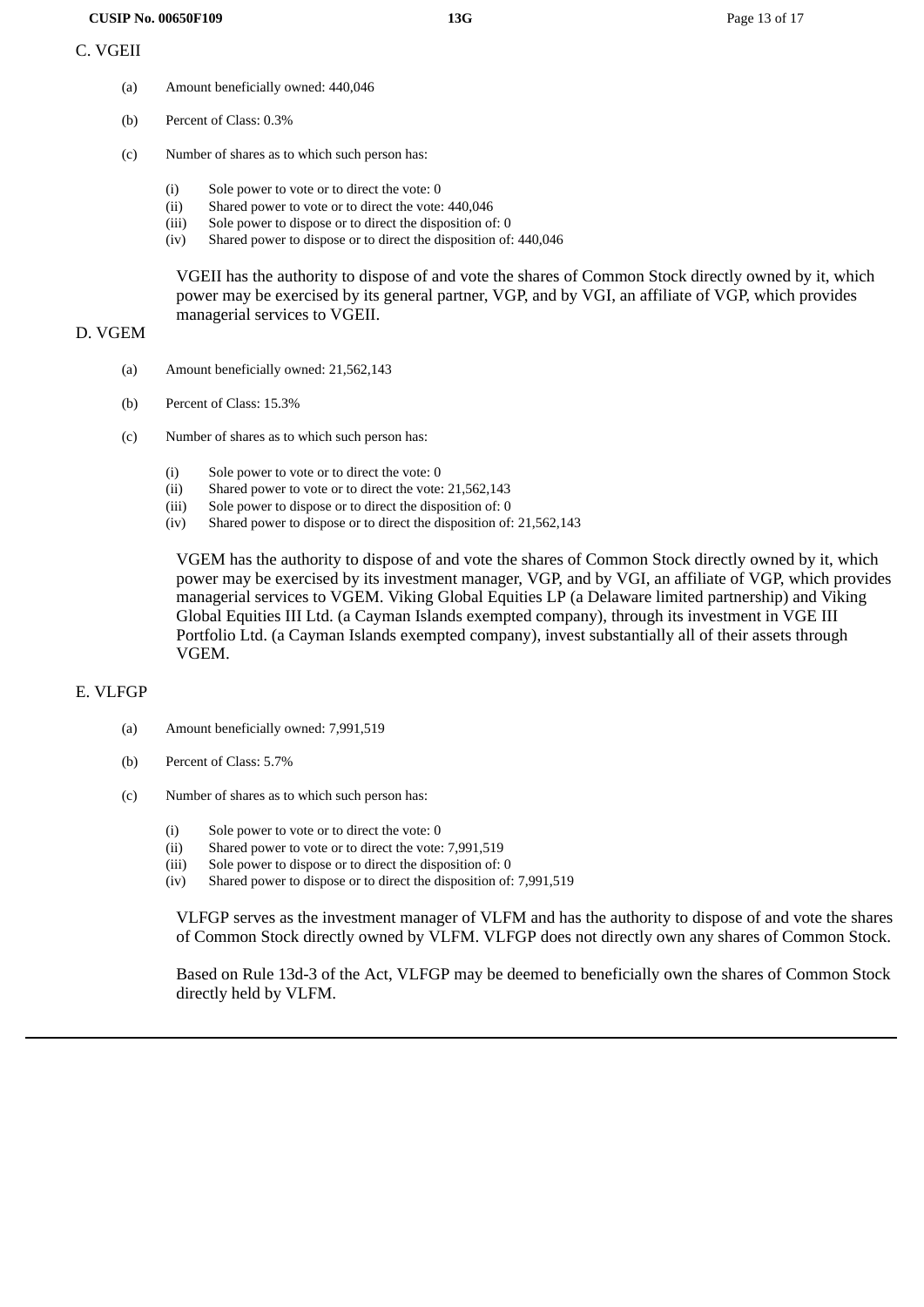- (a) Amount beneficially owned: 7,991,519
- (b) Percent of Class: 5.7%
- (c) Number of shares as to which such person has:
	- (i) Sole power to vote or to direct the vote: 0
	- (ii) Shared power to vote or to direct the vote: 7,991,519
	- (iii) Sole power to dispose or to direct the disposition of: 0
	- (iv) Shared power to dispose or to direct the disposition of: 7,991,519

VLFM has the authority to dispose of and vote the shares of Common Stock directly owned by it, which power may be exercised by its investment manager, VLFGP, and by VGI, an affiliate of VLFGP, which provides managerial services to VLFM. Viking Long Fund LP (a Delaware limited partnership) and Viking Long Fund III Ltd. (a Cayman Islands exempted company), through its investment in Viking Long Fund Intermediate L.P. (a Cayman Islands limited partnership), invest substantially all of their assets through VLFM.

- G. O. Andreas Halvorsen, David C. Ott and Rose S. Shabet
	- (a) Amount beneficially owned: 29,993,708
	- (b) Percent of Class: 21.3%
	- (c) Number of shares as to which such person has:
		- (i) Sole power to vote or to direct the vote: 0
		- (ii) Shared power to vote or to direct the vote: 29,993,708
		- (iii) Sole power to dispose or to direct the disposition of: 0
		- (iv) Shared power to dispose or to direct the disposition of: 29,993,708

Mr. Halvorsen, Mr. Ott and Ms. Shabet, as Executive Committee Members of Viking Global Partners LLC (general partner of VGI), VGP and VLFGP have shared authority to dispose of and vote the shares of Common Stock beneficially owned by VGI, VGP and VLFGP. None of Mr. Halvorsen, Mr. Ott and Ms. Shabet directly owns any shares of Common Stock.

Based on Rule 13d-3 of the Act, each may be deemed to beneficially own the shares of Common Stock directly held by VGEII, VGEM and VLFM.

Mr. Halvorsen, Mr. Ott and Ms. Shabet each beneficially own 29,993,708 shares of Common Stock consisting of (i) 440,046 shares of Common Stock directly and beneficially owned by VGEII, (ii) 21,562,143 shares of Common Stock directly and beneficially owned by VGEM and (iii) 7,991,519 shares of Common Stock directly and beneficially owned by VLFM.

#### Item 5. Ownership of Five Percent or Less of a Class.

If this statement is being filed to report the fact that as of the date hereof the Reporting Persons have ceased to be the beneficial owner of more than five percent of the class of securities, check the following [ ].

Item 6. Ownership of More than Five Percent on Behalf of Another Person.

The response to Item 4 is incorporated by reference herein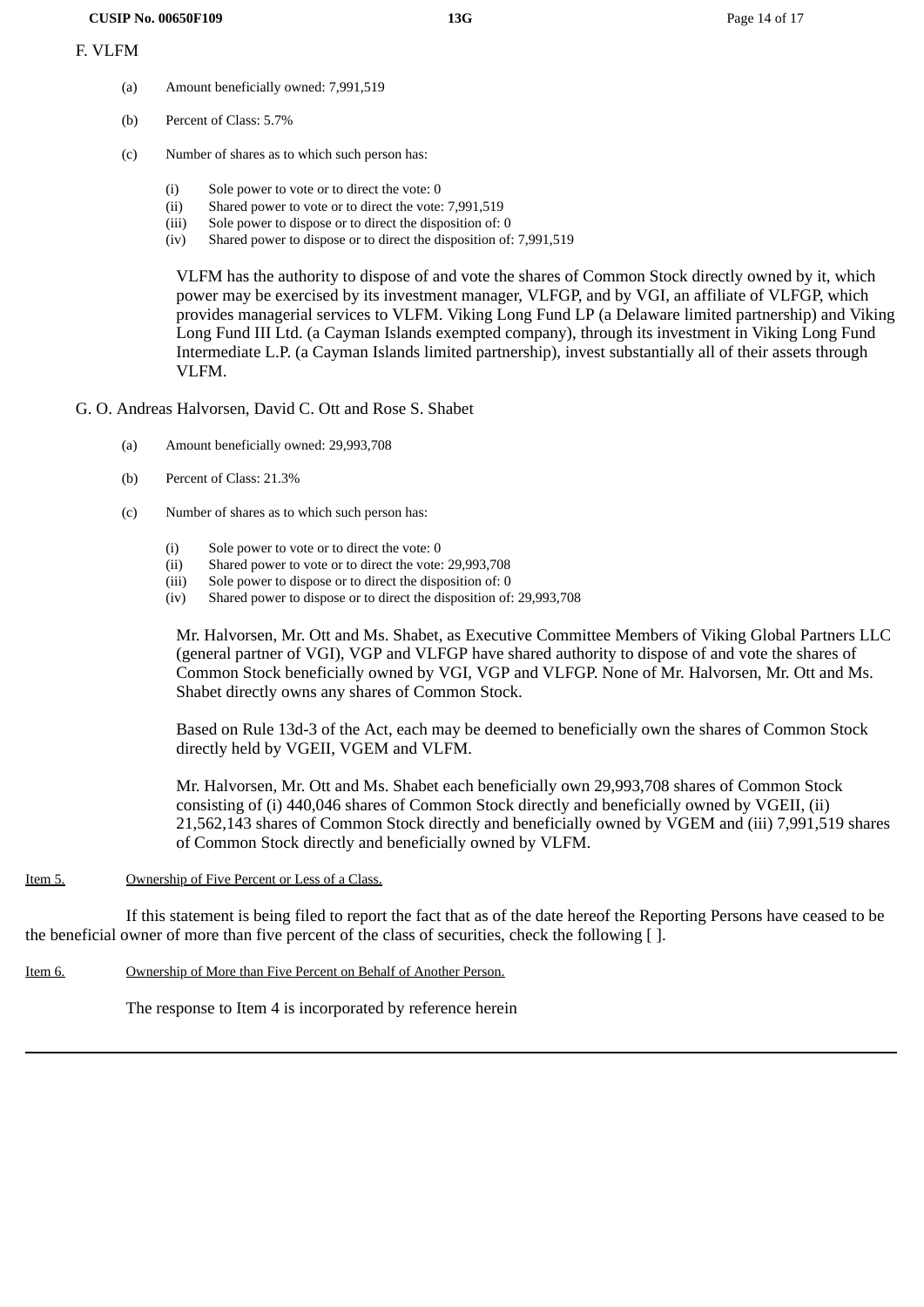|          | <b>CUSIP No. 00650F109</b>                                 | 13G                                                                             | Page 15 of 17 |  |  |  |  |  |
|----------|------------------------------------------------------------|---------------------------------------------------------------------------------|---------------|--|--|--|--|--|
| Item 7.  |                                                            | Identification and Classification of the Subsidiary Which Acquired the Security |               |  |  |  |  |  |
|          | Being Reported on by the Parent Holding Company.           |                                                                                 |               |  |  |  |  |  |
|          | Not applicable                                             |                                                                                 |               |  |  |  |  |  |
| Item 8.  | Identification and Classification of Members of the Group. |                                                                                 |               |  |  |  |  |  |
|          | Not applicable.                                            |                                                                                 |               |  |  |  |  |  |
| Item 9.  | Notice of Dissolution of Group.                            |                                                                                 |               |  |  |  |  |  |
|          | Not applicable                                             |                                                                                 |               |  |  |  |  |  |
| Item 10. | Certification. (if filing pursuant to Rule 13d-1(c))       |                                                                                 |               |  |  |  |  |  |

By signing below each Reporting Person certifies that, to the best of its knowledge and belief, the securities referred to above were not acquired and are not held for the purpose of or with the effect of changing or influencing the control of the issuer of the securities and were not acquired and not held in connection with or as a participant in any transaction having that purpose or effect.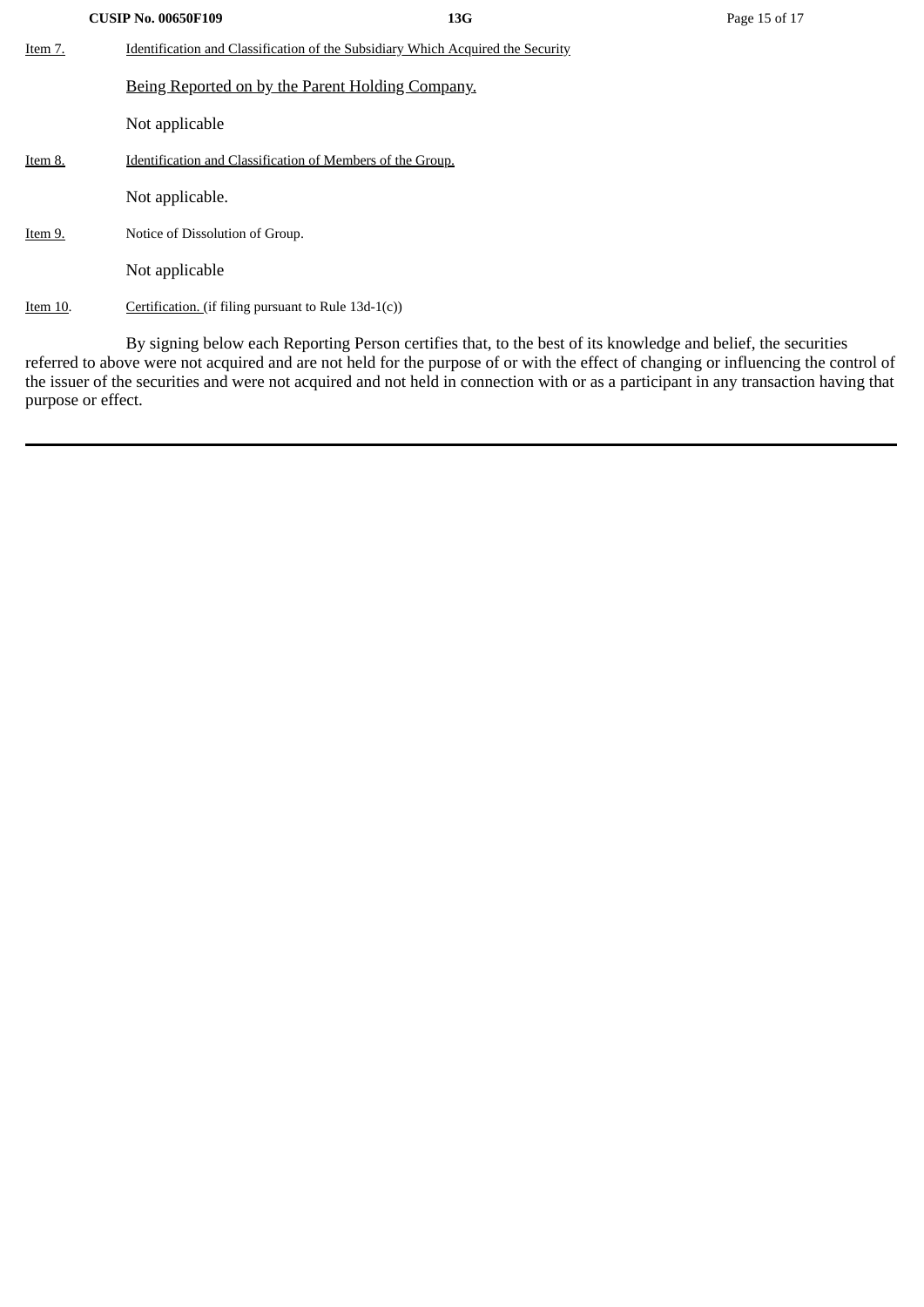#### **SIGNATURES**

After reasonable inquiry and to the best of our knowledge and belief, the undersigned certify that the information set forth in this statement is true, complete and correct.

Dated: February 14, 2022

By: /s/ Scott M. Hendler Name: Scott M. Hendler on behalf of O. Andreas Halvorsen (1)

By: /s/ Scott M. Hendler Name: Scott M. Hendler on behalf of David C. Ott (2)

By: /s/ Scott M. Hendler Name: Scott M. Hendler on behalf of Rose S. Shabet (3)

(1) Scott M. Hendler is signing on behalf of O. Andreas Halvorsen, individually and as an Executive Committee Member of VIKING GLOBAL PARTNERS LLC, on behalf of VIKING GLOBAL INVESTORS LP, and as an Executive Committee Member of VIKING GLOBAL PERFORMANCE LLC, on behalf of itself and VIKING GLOBAL EQUITIES II LP and VIKING GLOBAL EQUITIES MASTER LTD., and as an Executive Committee Member of VIKING LONG FUND GP LLC, on behalf of itself and VIKING LONG FUND MASTER LTD, pursuant to an authorization and designation letter dated February 9, 2021, which was previously filed with the Commission as an exhibit to a Form 13G filed by Mr. Halvorsen on February 12, 2021 (SEC File No. 005-49737).

(2) Scott M. Hendler is signing on behalf of David C. Ott, individually and as an Executive Committee Member of VIKING GLOBAL PARTNERS LLC, on behalf of VIKING GLOBAL INVESTORS LP, and as an Executive Committee Member of VIKING GLOBAL PERFORMANCE LLC, on behalf of itself and VIKING GLOBAL EQUITIES II LP and VIKING GLOBAL EQUITIES MASTER LTD., and as an Executive Committee Member of VIKING LONG FUND GP LLC, on behalf of itself and VIKING LONG FUND MASTER LTD, pursuant to an authorization and designation letter dated February 9, 2021, which was previously filed with the Commission as an exhibit to a Form 13G filed by Mr. Ott on February 12, 2021 (SEC File No. 005- 49737).

(3) Scott M. Hendler is signing on behalf of Rose S. Shabet, individually and as an Executive Committee Member of VIKING GLOBAL PARTNERS LLC, on behalf of VIKING GLOBAL INVESTORS LP, and as an Executive Committee Member of VIKING GLOBAL PERFORMANCE LLC, on behalf of itself and VIKING GLOBAL EQUITIES II LP and VIKING GLOBAL EQUITIES MASTER LTD., and as an Executive Committee Member of VIKING LONG FUND GP LLC, on behalf of itself and VIKING LONG FUND MASTER LTD, pursuant to an authorization and designation letter dated February 9, 2021, which was previously filed with the Commission as an exhibit to a Form 13G filed by Ms. Shabet on February 12, 2021 (SEC File No. 005- 49737).